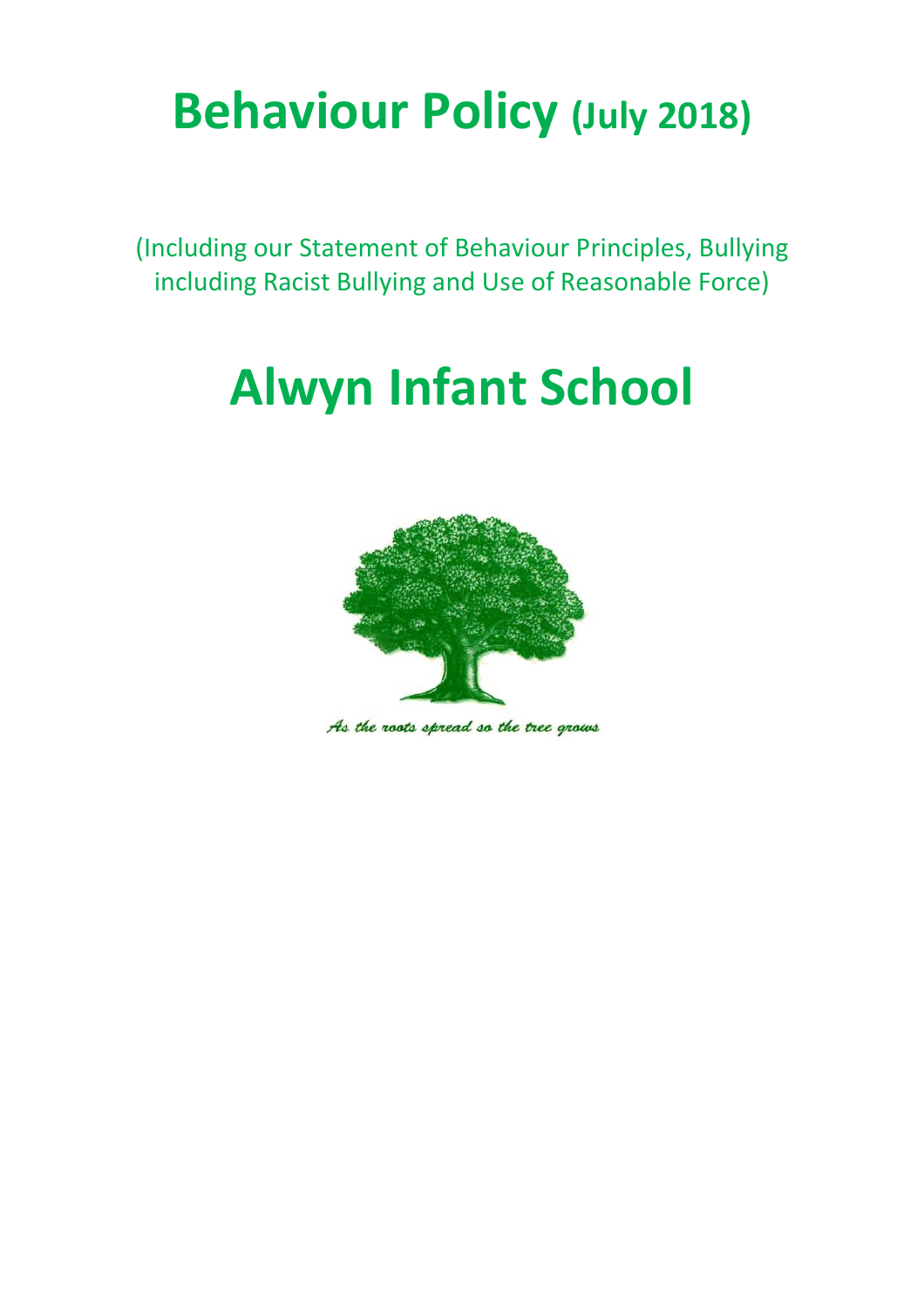### **Contents:**

- 1. Aims
- 2. Legislation and statutory requirements
- 3. Roles and responsibilities
- 4. Strategies
- 5. Behaviour Management
- 6. Bullying (including racist bullying)
- 7. Use of Reasonable Force
- 7. Pupil Support
- 9. Monitoring Arrangements
- 9. Links with Other Policies

## **1. Aims**

This policy aims to:

- Provide a consistent approach to behaviour management
- Define what we consider to be unacceptable behaviour, including bullying
- Outline how pupils are expected to behave
- Summarise the roles and responsibilities of different people in the school community with regards to behaviour management
- Outline our system of rewards and sanctions

#### **2. Legislation and statutory requirements**

This policy is based on advice from the Department for Education (DfE) on:

- [Behaviour and discipline in schools](https://www.gov.uk/government/publications/behaviour-and-discipline-in-schools)
- [Searching, screening and confiscation at school](https://www.gov.uk/government/publications/searching-screening-and-confiscation)
- [The Equality Act 2010](https://www.gov.uk/government/publications/equality-act-2010-advice-for-schools)
- [Use of reasonable force in schools](https://www.gov.uk/government/publications/use-of-reasonable-force-in-schools)
- [Supporting pupils with medical conditions at school](https://www.gov.uk/government/publications/supporting-pupils-at-school-with-medical-conditions--3)

It is also based on the [special educational needs and disability \(SEND\) code of practice.](https://www.gov.uk/government/publications/send-code-of-practice-0-to-25)

In addition, this policy is based on:

- Section 175 of the [Education Act 2002](http://www.legislation.gov.uk/ukpga/2002/32/section/175), which outlines a school's duty to safeguard and promote the welfare of its pupils
- Sections 88-94 of the [Education and Inspections Act 2006,](http://www.legislation.gov.uk/ukpga/2006/40/section/88) which require schools to regulate pupils' behaviour and publish a behaviour policy and written statement of behaviour principles, and give schools the authority to confiscate pupils' property
- [DfE guidance](https://www.gov.uk/guidance/what-maintained-schools-must-publish-online#behaviour-policy) explaining that maintained schools should publish their behaviour policy onlin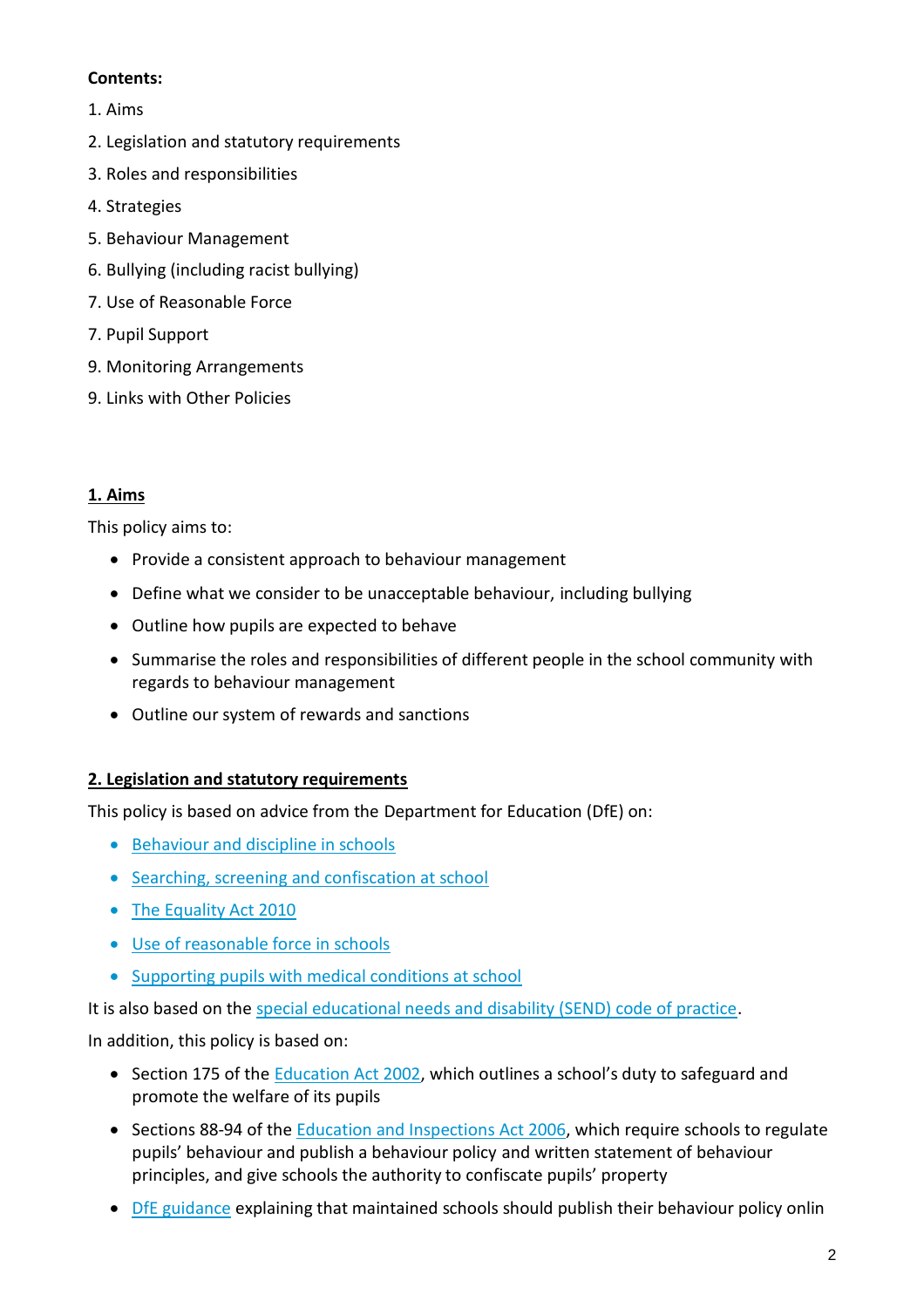### **3. Roles and responsibilities**

#### **3.1 The governing body**

The governing body is responsible for reviewing and approving the written statement of behaviour principles (**appendix 1**).

The governing body will also review this behaviour policy in conjunction with the headteacher and monitor the policy's effectiveness.

#### **3.2 The headteacher**

The headteacher is responsible for reviewing this behaviour policy in conjunction with the governing body, giving due consideration to the school's statement of behaviour principles (appendix 1). The headteacher will also approve this policy.

The headteacher will ensure that the school environment encourages positive behaviour and that staff deal effectively with poor behaviour, and will monitor how staff implement this policy to ensure rewards and sanctions are applied consistently.

## **3.3 Staff**

Staff are responsible for:

- Implementing the behaviour policy consistently
- Modelling positive behaviour
- Providing a personalised approach to the specific behavioural needs of particular pupils
- Recording behaviour incidents **(appendix 2)**

The senior leadership team will support staff in responding to behaviour incidents.

#### **3.4 Parents**

Parents are expected to:

- Support their child in adhering to the Alwyn Aims
- Inform the school of any changes in circumstances that may affect their child's behaviour
- Discuss any behavioural concerns with the class teacher promptly

#### **4. Strategies**

#### **1. to develop in the children a clear understanding of rules and expectations.**

It is important for children to have clear guidelines within which to work. Our school rules are simple and positively phrased. They address basic needs and encourage the following:

- respect for oneself.
- respect for others.
- respect for property.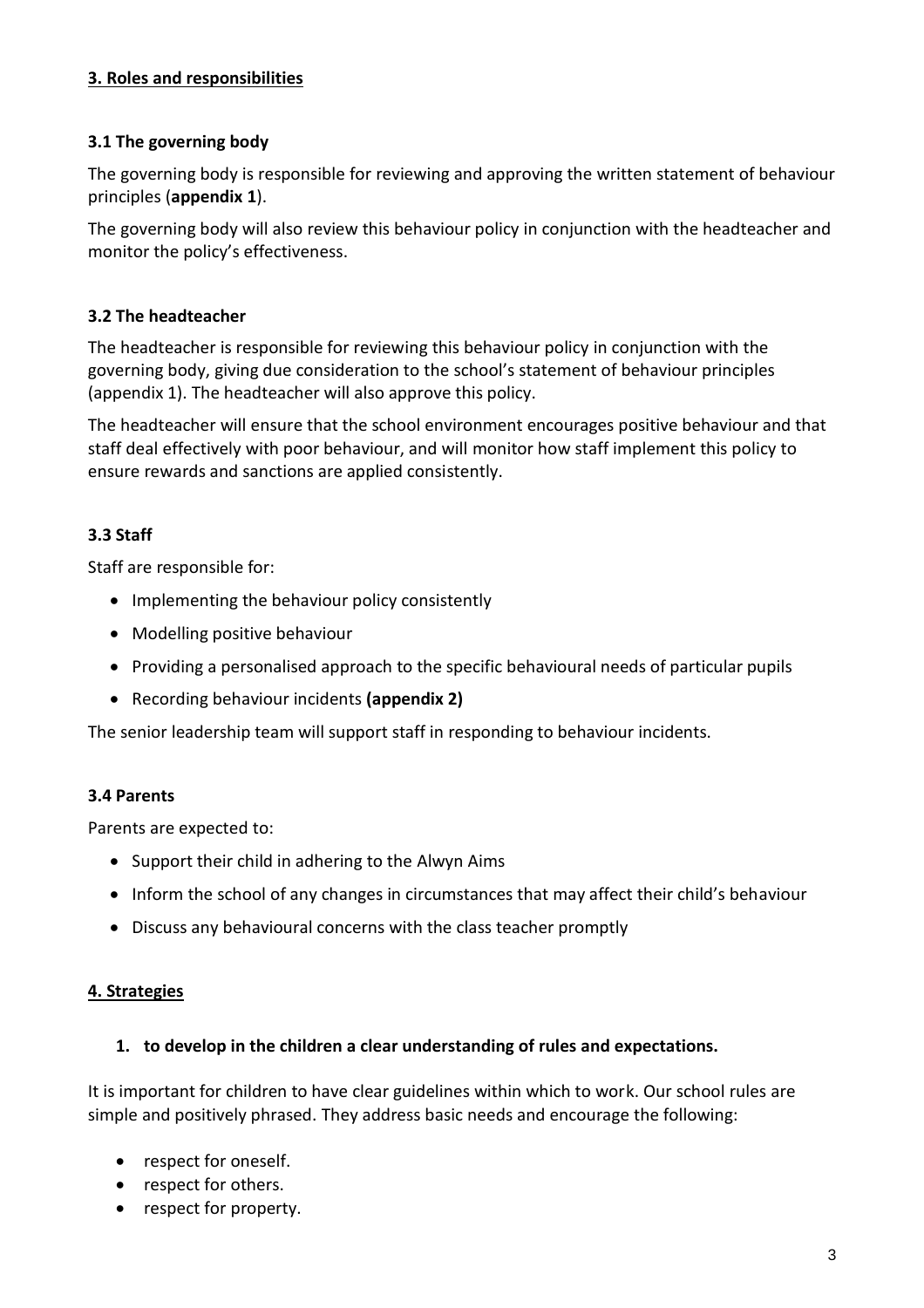The Alwyn Aims are explained to the children at whole school assemblies and they are then reinforced by all the teachers and support assistants.

These aims are displayed in classrooms and referred to frequently and at appropriate times.

They are:

- *Keep your hands and feet to yourself*
- *Look and listen*
- *Be careful and kind*
- *Always do your best*

In the context of morning playtime and lunchtime playtime children are encouraged to follow the Playtime Rules – **Appendix 3**

## **2. to use praise, encouragement and simple incentives to encourage children to behave appropriately.**

Good behaviour, along with good academic effort or attainment, will be rewarded with verbal praise and the use of stickers and certificates. These will be used by teachers, teaching assistants and lunchtime assistants. Children will also be sent to the Headteacher for a special sticker and inclusion in the school's Golden Book. Children will also be sent to other adults around the school to receive praise. Work and behaviour noted in the Golden Book receives a mention during Friday's whole school Golden Book Assembly. This is a celebratory event and children, will have their attainments read out and will stand and be applauded for their success. Children will also receive a Kindness or Polite Certificate to take home, when appropriate, and will place a leaf on the Kindness Tree or a feather on the Polite Parrot during assembly. The achievement of class goals will also be celebrated in an assembly. The aim is to be able to value and encourage all children. Children are carefully monitored to ensure all benefit from these reward systems Children will enjoy Golden Time activities on a Friday afternoon if their behaviour has warranted it. Parents will also be informed of good behaviour when appropriate.

## **3. to ensure that children understand that the consequences of misbehaviour are fairly and consistently applied.**

Our aim, in terms of behaviour, is to be pro-active rather than reactive. However, in practical terms, situations can arise when children are not behaving appropriately and sanctions may be applied - **Appendix 2**

Very rarely it may be appropriate to give a child a fixed term or permanent exclusion (refer to Exclusion Policy)

We endeavour, at all times, to be knowledgeable of children's special needs and circumstances and are aware that some children will behave inappropriately through no fault of their own. We will manage the behaviour of these children in a manner appropriate to their special need(s) and in consultation with their parents/carers and other appropriate bodies/organisations.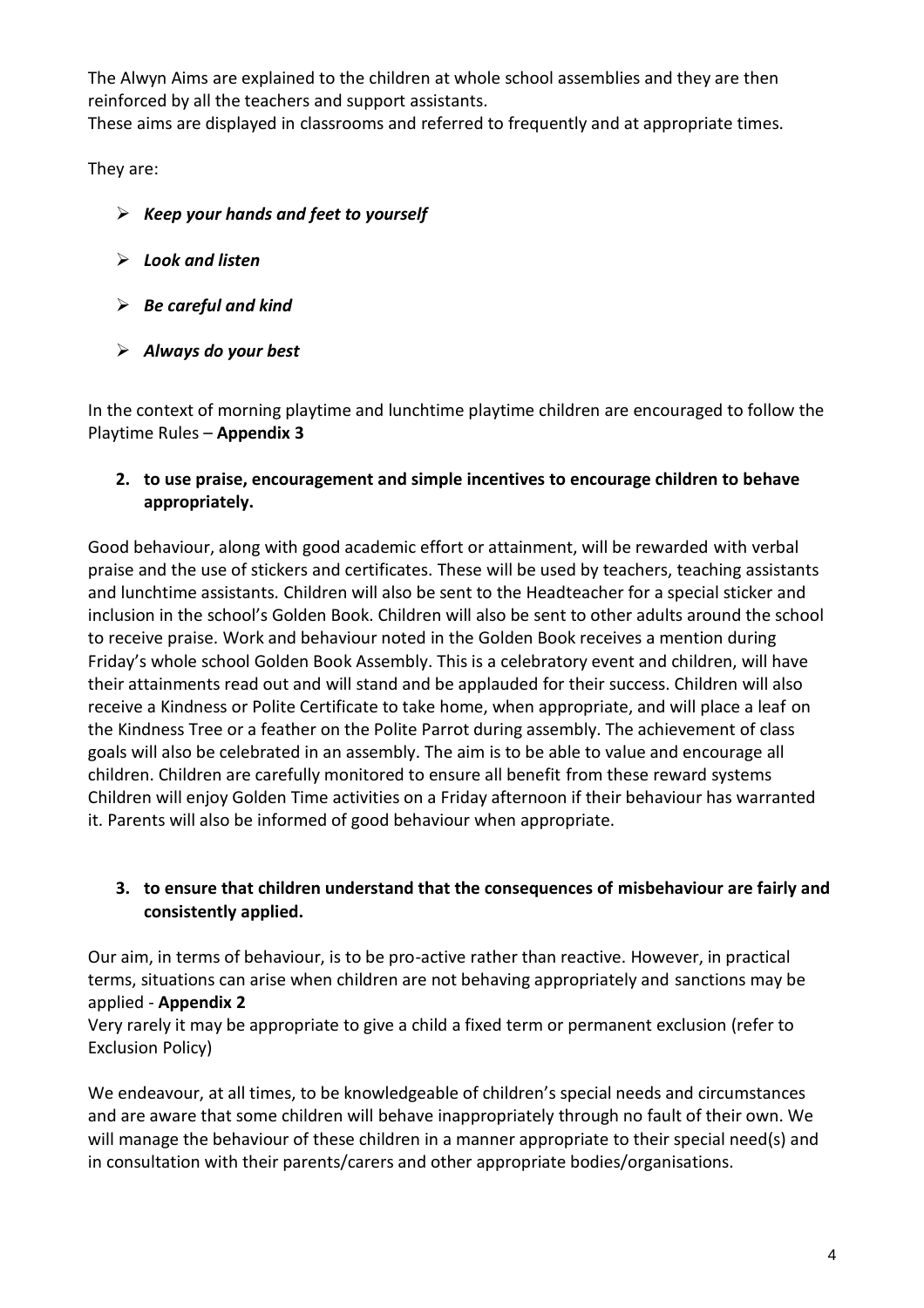### **5. Behaviour Management**

#### **5.1 Classroom management**

Teaching and support staff are responsible for setting the tone and context for positive behaviour within the classroom.

They will:

- Create and maintain a stimulating environment that encourages pupils to be engaged
- Display the Alwyn Aims
- Develop a positive relationship with pupils, which may include:
	- o Greeting pupils in the morning/at the start of lessons
	- o Establishing clear routines
	- o Communicating expectations of behaviour in ways other than verbally
	- o Highlighting and promoting good behaviour
	- o Concluding the day positively and starting the next day afresh
	- o Having a plan for dealing with low-level disruption
	- o Using positive reinforcement

### **6. Bullying (including racist bullying)**

**Bullying** is defined as the repetitive, intentional harming of one person or group by another person or group, where the relationship involves an imbalance of power. It is the persistent, wilful and conscious desire to hurt, threaten and frighten another.

Bullying is, therefore:

- Deliberately hurtful
- Repeated, often over a period of time
- Difficult to defend against

At Alwyn our aim is that children's behaviour towards each other should be friendly and cooperative and bullying is therefore unacceptable. It is however important to recognise that bullying can and does take place in every school from time to time. It can take a physical form or be psychological, e.g. calling people unkind names, which can include racist ones. If an incident of bullying is reported, we respond immediately. We follow the LIA model – Listen, Investigate, Act.

The Headteacher:

- talks with the parents/carers of the children and the children involved.
- alerts all staff to the problem and arranges systematic monitoring of the children concerned.
- uses the information gathered to identify the underlying problem and deal with it.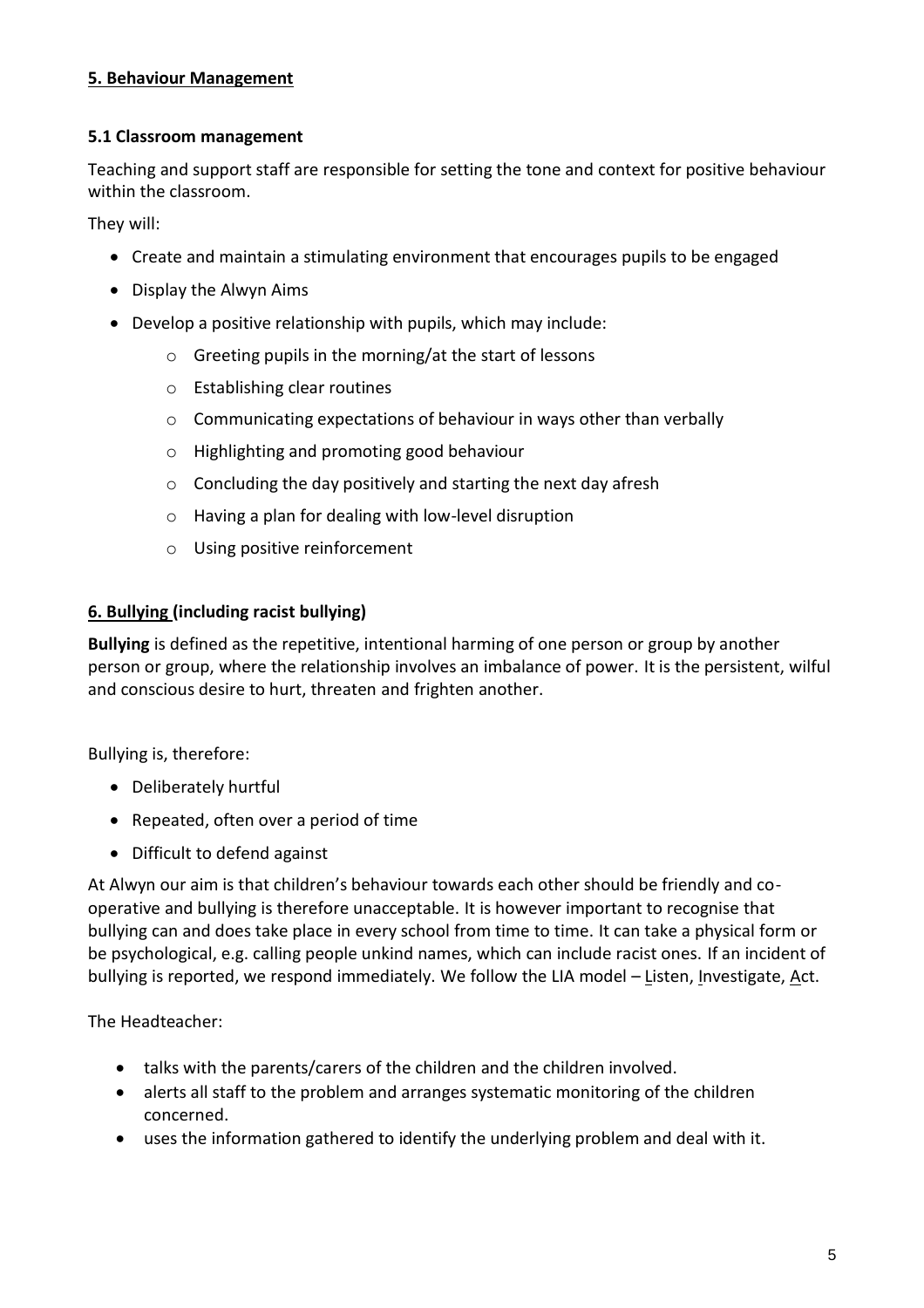### **Dealing with Racist Incidents/Bullying**

At Alwyn we treat racist bullying as seriously as other forms of bullying and we ensure:

- Reports of racist incidents and harassment are treated seriously and consistently by all staff and are reported to the governors.
- Staff are given opportunities to discuss racism and racist incidents to ensure that they are sensitive to their causes and effects.
- Pupils are given opportunities to discuss racism and racist incidents and are clear about developing strategies for countering them.
- There is a range of appropriate (behaviour) sanctions, understood by all, for pupils who undertake racist activities in school.
- The curriculum and school environment reflect a positive attitude towards people from all backgrounds.

### **7. Use of Reasonable Force**

The Department of Education (DfE) has issued non-statutory guidance on using force to control or restrain pupils **'Use of reasonable force Advice for headteachers, staff and governing bodies July 2013'**

All members of school staff have the legal power to use reasonable force, and members of school staff will be supported by senior school leaders in the use of this power.

The school does not require parental consent to use reasonable force; however, reasonable force can never be used as punishment. The use of force as a form of punishment is illegal.

Reasonable force constitutes a broad range of actions, but usually involves control or restraint. 'Reasonable' means using no more force then is necessarily required.

The use of reasonable force is always a question of professional judgment and depends on the individual circumstances of the case; however, examples of where reasonable force may be required include:

- removing disruptive children from the classroom where they have refused to follow an instruction to do so;
- preventing a pupil behaving in a way that disrupts a school event or a school trip or visit;
- preventing a pupil leaving the classroom where allowing the pupil to leave would risk their safety or lead to behaviour that disrupts the behaviour of others;
- preventing a pupil from attacking a member of staff or another pupil, or to stop a fight in the playground; and
- restraining a pupil at risk of harming themselves through physical outbursts.

In exercising reasonable force, all staff must comply with their legal duty to make reasonable adjustments for children with disabilities and special educational needs. **Serious incidents using reasonable force**

Any serious incident involving reasonable force will be reported to the Headteacher and a written report completed.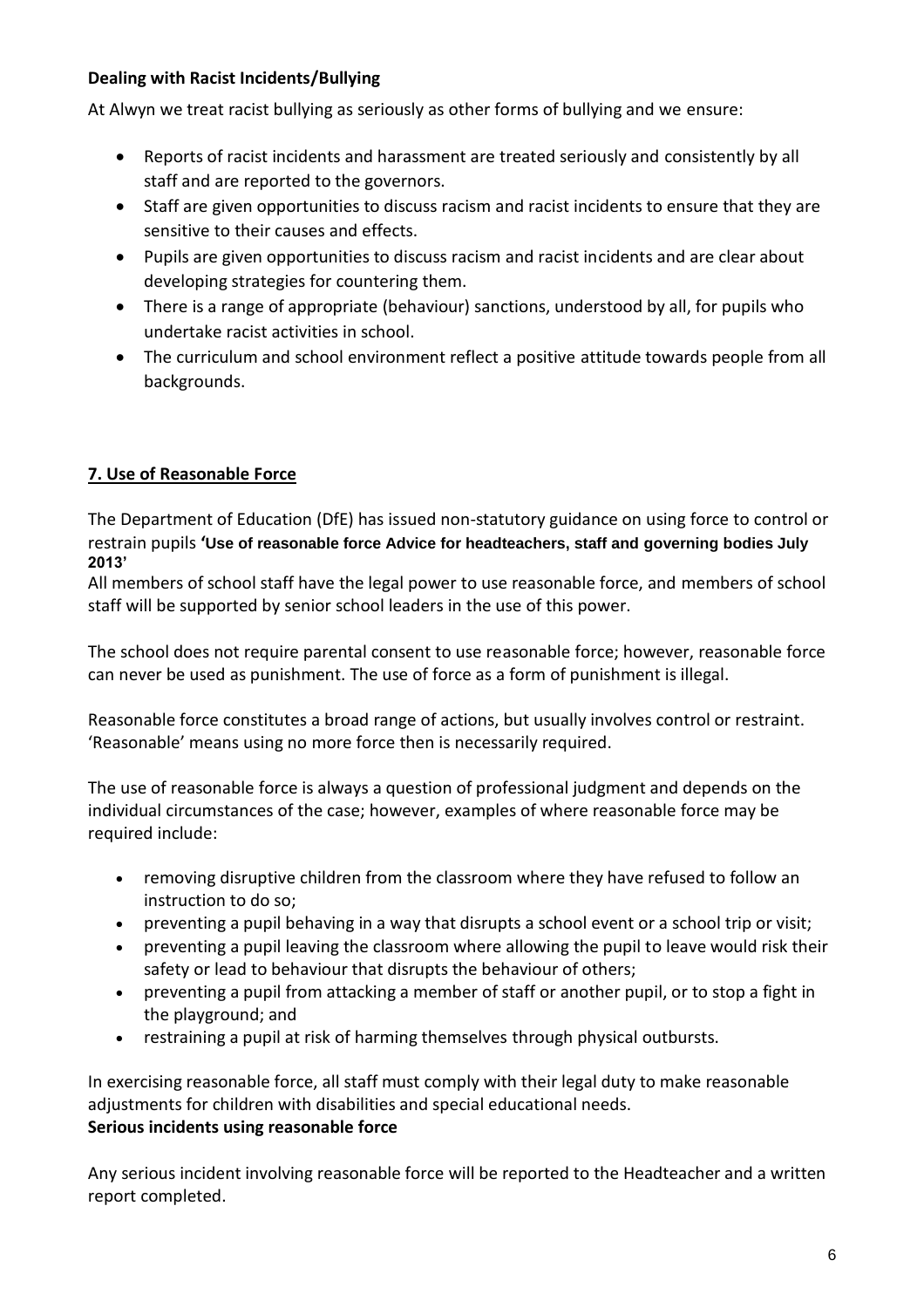The use of reasonable force will be reported to the parents/guardian of child by the Headteacher.

#### **Allegations of using excessive force**

All allegations of excessive force will be thoroughly, speedily and appropriately investigated.

When a complaint is made, the onus is on the complainant to prove it is true, it is not for the member of staff to prove they acted reasonably.

Suspension should not be considered an automatic response where a member of staff has been accused of using excessive force.

Any staff accused of the use of excessive force will be provided with appropriate pastoral support by the School.

### **8. Pupil Support**

The school recognises its legal duty under the Equality Act 2010 to prevent pupils with a protected characteristic from being at a disadvantage. Consequently, our approach to challenging behaviour may be differentiated to cater to the needs of the pupil.

The school's special educational needs co-ordinator will evaluate a pupil who exhibits challenging behaviour to determine whether they have any underlying needs that are not currently being met.

Where necessary, support and advice will also be sought from specialist teachers, an educational psychologist, medical practitioners and/or others, to identify or support specific needs.

When acute needs are identified in a pupil, we will liaise with external agencies and plan support programmes for that child. We will work with parents to create the plan and review it on a regular basis.

#### **8. Monitoring arrangements**

This behaviour policy will be reviewed by the headteacher and full governing body every 3 years.

#### **9. Links with other policies**

This behaviour policy is linked to the following policies:

- Exclusions policy
- Safeguarding policy

| <b>Approved by:</b>      | <b>Governing Body</b> | Date: [Date] |
|--------------------------|-----------------------|--------------|
| <b>Next review date:</b> | <b>July 2021</b>      |              |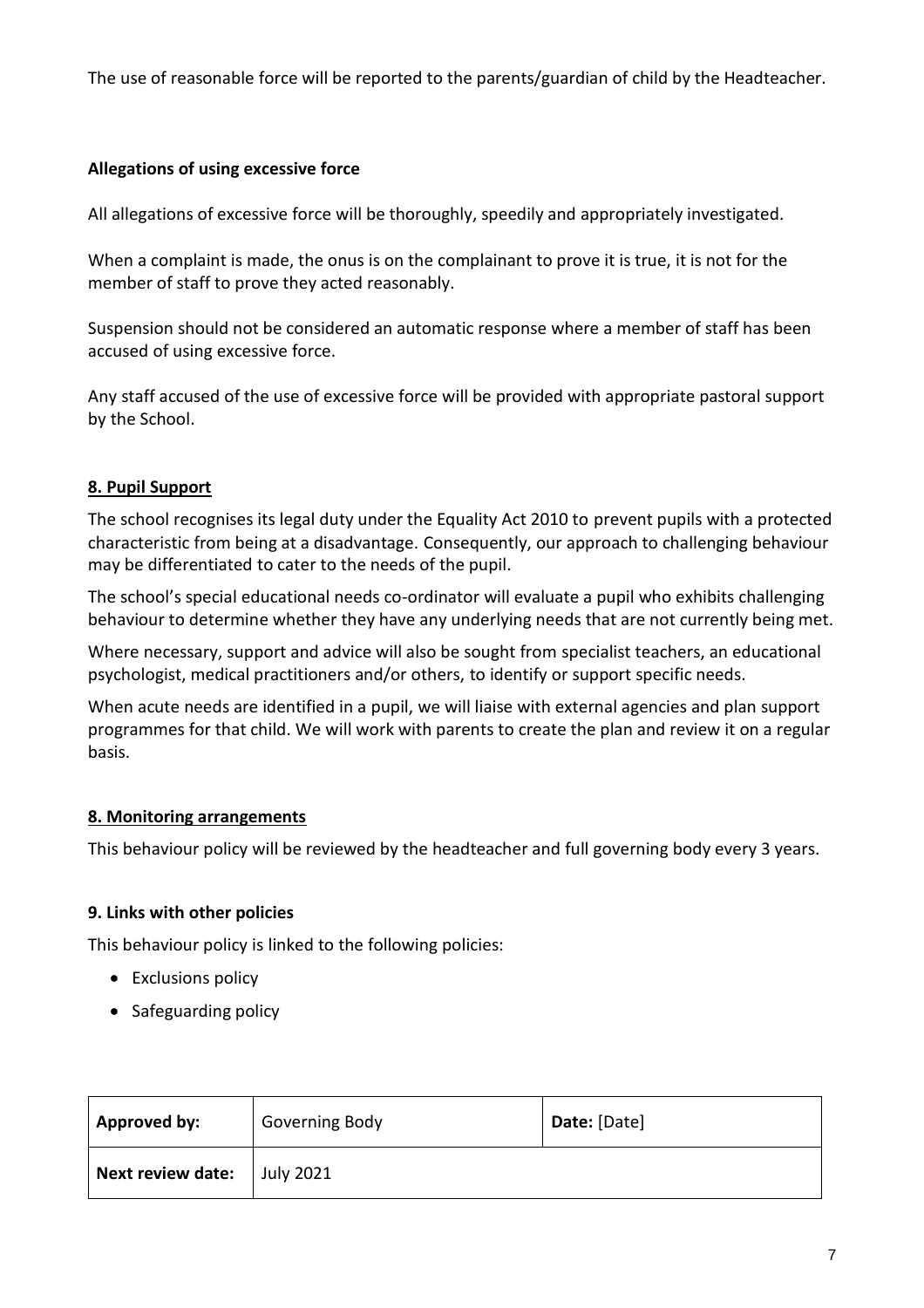#### **Appendix 1: Governors' Statement of General Principles with Regard to Behaviour**

#### **Introduction:**

Under Section 88(1) of the Education and Inspections Act 2006, governing bodies must ensure that policies designed to promote good behaviour and discipline on the part of its children are pursued at the school.

Section 88(2) of the Education and Inspections Act 2006 requires the governing body to:

- $\triangleright$  make, and from time to time review, a written statement of general principles to guide the headteacher in determining measures to promote good behaviour and discipline amongst children; and
- $\triangleright$  notify the headteacher and give her related guidance if the governing body wants the school's behaviour policy to include particular measures or address particular issues.

Our Statement of Principles:

The following points describe the core behaviour principles for members of the school and form the basis of the more detailed behaviour management policy written by the headteacher.

- All children will be treated fairly, without discrimination regarding race, ethnic origin, gender, age, religion or disability. We respect diversity and have high expectations of everyone.
- Staff members will deal consistently with children in terms of rewards and sanctions. Sanctions for unacceptable / poor behaviour should be known and understood by all staff and children and consistently applied. The full range of sanctions should be clearly described in the Behaviour Policy so that children, staff and parents/carers can understand how and when they are applied.
- The Governors strongly feel that exclusions, particularly those that are permanent, must be used only as a very last resort. Given the importance of the safety of the pupil body, the Governing body support the right of the school to permanently exclude for a single offence where it is considered that allowing the pupil to remain in school would seriously harm the education or welfare of the pupil or others in the school.
- When making decisions the school must balance the needs of the individual with those of the school community and where pupil behaviour places others at risk, the safety of the pupil body as a whole is paramount.
- Given the overriding need to keep children safe, the school will utilise their powers to search and to use reasonable force in order to keep individuals from harming, or further harming, themselves or others, when it is appropriate for them to do so.
- Some children, for example those with special educational needs, physical or mental health needs, and looked after children can experience particular difficulties with behaviour and the school will seek to ensure that such children receive behavioural support according to their need.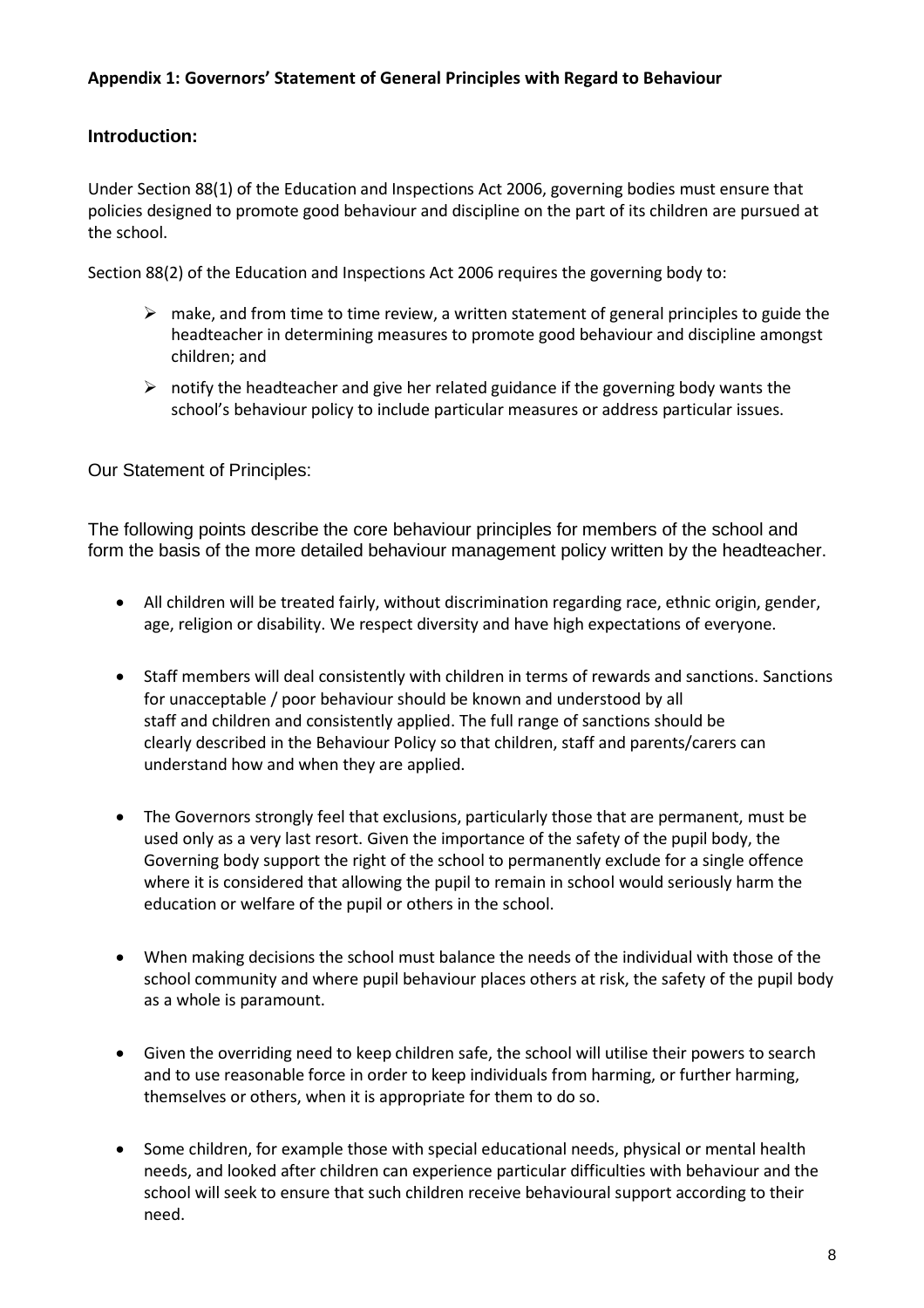- Children will be taught standards of behaviour expected by the school.
- Children will be polite and respectful to staff, and to other children.
- All children and staff and visitors have the right to feel safe at all times in school. There should be mutual respect between adults and children and between each other.
- We recognise our responsibility to safeguard all who access school and promote the welfare of all our children by protecting them from physical, sexual and emotional abuse, neglect and bullying.
- Children have the right to learn without distractions in the classroom caused by misbehaviour.
- Children have the right to be heard and listened to. At Alwyn, we respect and value all children and are committed to providing a caring, friendly and safe environment for all our children so they can learn, in a relaxed and secure atmosphere.
- Children will respect the school environment and equipment.
- We work with parents and carers to understand their children and their circumstances and believe this relationship is an important part in building a strong learning community. Parents/carers should be encouraged and helped to support their children's education.
- The School Rules should be clearly stated in the Behaviour Management Policy. These should set out expected standards of behaviour, should be displayed in all classrooms and shared with and explained to all children. A multi-agency assessment should be considered for pupils who display continuous disruptive behaviour.
- This written statement (and all other school policies influenced by it) applies to all children when in school and when engaged in extracurricular activities such as educational trips and visits and when being educated as a member of our school.
- It is appropriate for a member of staff to use reasonable force or make other physical contact in the appropriate circumstances.
- Pastoral care for school staff- headteachers should not automatically suspend a member of staff who has been accused of misconduct, pending an investigation. The governing body should instruct the headteacher to draw on the advice in the 'Dealing with Allegations of Abuse against Teachers and Other Staff' guidance when setting out the pastoral support school staff can expect to receive if they are accused of misusing their powers.

This statement and our behaviour management policy are available upon request from the school office and can be found on the school's web site.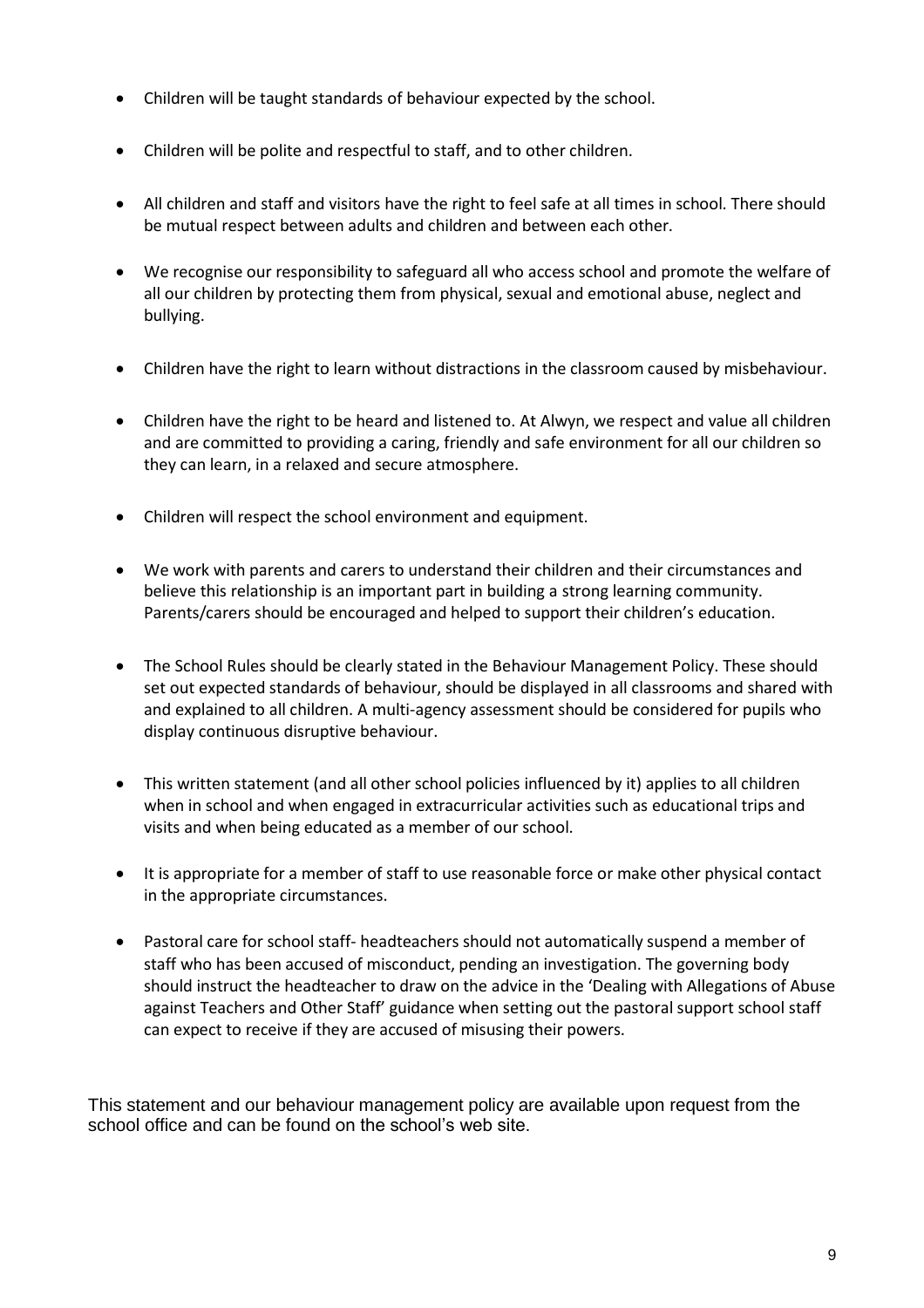#### **Appendix 2: Sanctions**

| Sanction                                                                                                                | Order          |
|-------------------------------------------------------------------------------------------------------------------------|----------------|
| SANCTION: Disappointed look from teacher/TA                                                                             | 1              |
|                                                                                                                         |                |
| <b>SANCTION: Reparation (Making good)</b>                                                                               | 1              |
| <b>SANCTION: Verbal comment</b>                                                                                         | 1              |
| Examples of behaviour:                                                                                                  |                |
| Low level behaviour e.g. calling out/talking when should be listening/working quietly.<br>Reparation, when appropriate. |                |
|                                                                                                                         |                |
| <b>SANCTION: Reprimand</b>                                                                                              | $\mathbf{2}$   |
| Examples of behaviour:                                                                                                  |                |
| Repeated/continued low level behaviour.                                                                                 |                |
|                                                                                                                         |                |
| SANCTION: Move to another part of the classroom                                                                         | $\mathbf{3}$   |
| Examples of behaviour:                                                                                                  |                |
| Behaviour disruptive to themselves, the child next to them, group or whole class e.g. talking, fiddling with            |                |
| equipment, touching other children.                                                                                     |                |
|                                                                                                                         |                |
| <b>SANCTION: Sit next to TA</b>                                                                                         | 4              |
| SANCTION: Miss part of/whole of Golden Time (Can be earned back)                                                        | 4              |
| Examples of behaviour:                                                                                                  |                |
| Repeated disruptive behaviour from child who needs guidance.                                                            |                |
| Repeated behaviour after sanctions $1 - 3$ have failed to work.                                                         |                |
| Not complying to the Alwyn Aims                                                                                         |                |
|                                                                                                                         |                |
| <b>SANCTION: Time out at morning playtime</b>                                                                           | 5              |
| <b>SANCTION: Finish work at playtime</b>                                                                                | 5              |
| SANCTION: Child to record their own actions (Yr 2)                                                                      | 5              |
| Examples of behaviour:                                                                                                  |                |
| Continued repeated behaviour of interrupting, calling out, physically disturbing other children                         |                |
|                                                                                                                         |                |
| SANCTION: Send to another teacher for a period of time (Internal exclusion)                                             | 6              |
| Examples of behaviour:                                                                                                  |                |
| Continued repeated behaviour of interrupting, calling out, physically disturbing other children                         |                |
| SANCTION: Send to Miss Cale (or a member of the SMT) and parents                                                        |                |
| informed                                                                                                                | $\overline{7}$ |
| Examples of behaviour:                                                                                                  |                |
| Physically hurting/injuring another child/adult                                                                         |                |
| Deliberate non-response or negative response to teacher/adult instruction                                               |                |

By prior agreement

Involvement of other people e.g. visitors to the school

| SANCTION: Send for Miss Cale (or a member of the SMT) and parents |  |
|-------------------------------------------------------------------|--|
| informed                                                          |  |
| Examples of behaviour:                                            |  |
| Child refuses to go.                                              |  |
| Child very distressed.                                            |  |
|                                                                   |  |

| <b>SANCTION: Speak to parents</b> | <b>Varies</b> |
|-----------------------------------|---------------|
| Examples of behaviour:            |               |
| Repeated behaviours               |               |
| Injury to self/another            |               |
| Upon parental request             |               |
| Dangerous behaviour               |               |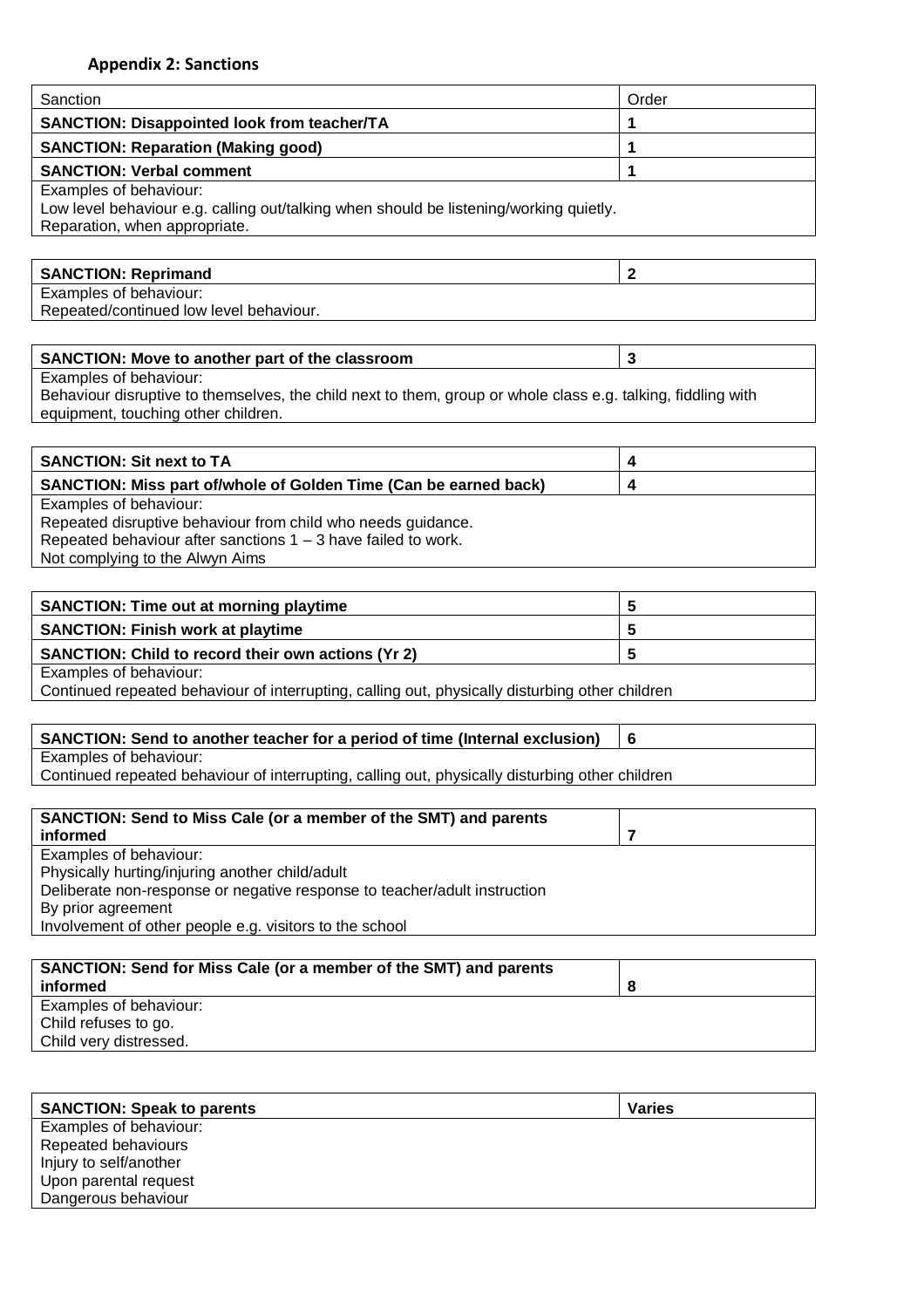Sanctions 6 and beyond are recorded in the following behaviour log so that we can monitor behaviour and review our behaviour management strategies.

| <b>Pupil's name:</b>                                           |  |
|----------------------------------------------------------------|--|
| Name of staff member<br>reporting the incident:                |  |
| Date:                                                          |  |
| <b>Behaviour:</b>                                              |  |
| <b>What actions were</b><br>taken, including any<br>sanctions? |  |
| Is any follow-up action<br>needed? If so, give<br>details      |  |
| People informed of the<br>incident:                            |  |